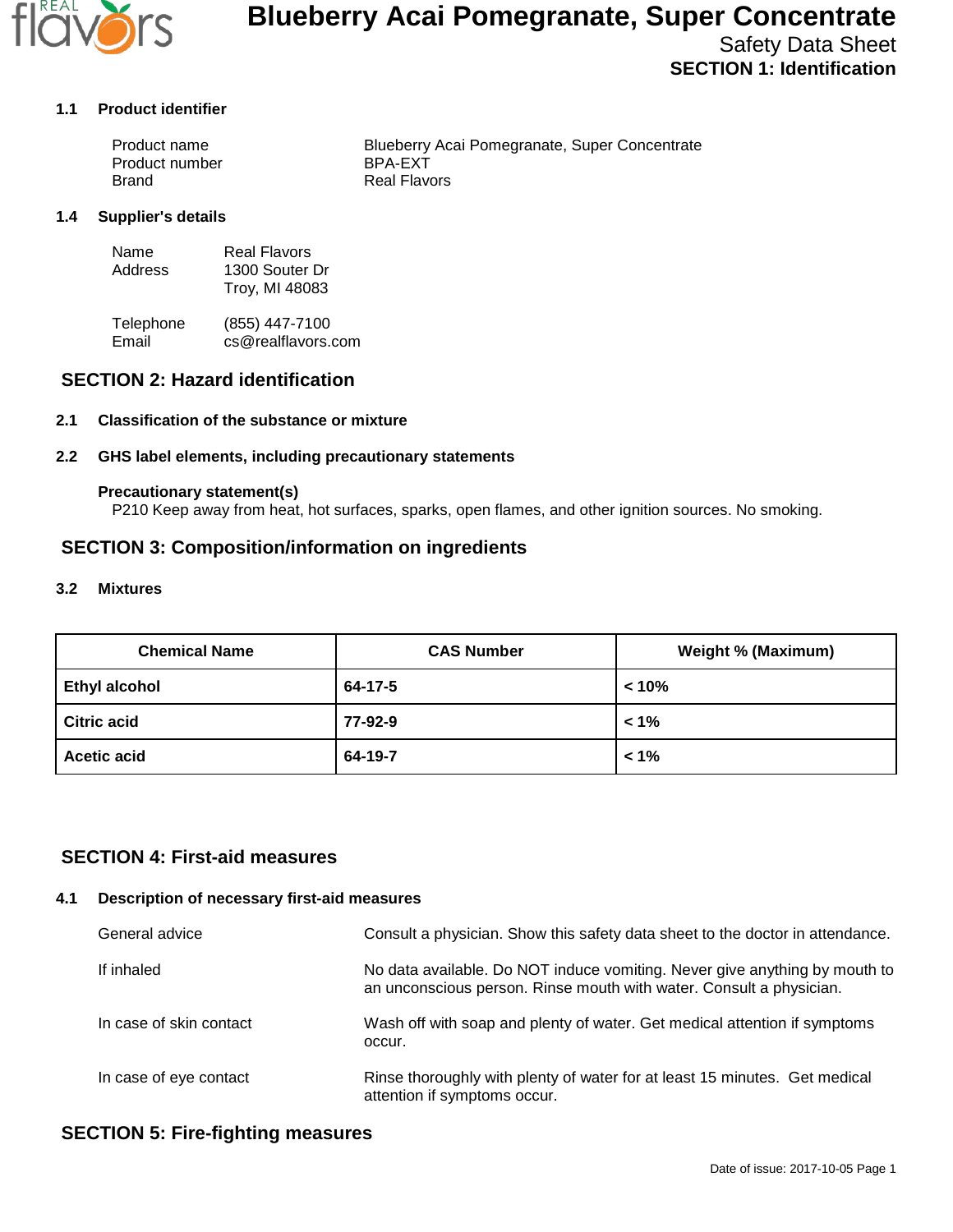

# **Blueberry Acai Pomegranate, Super Concentrate**

Safety Data Sheet

- **5.1 Suitable extinguishing media** Use extinguishing media appropriate for surrounding fire.
- **5.2 Specific hazards arising from the chemical** No data available.
- **5.3 Special protective actions for fire-fighters** Wear self-contained breathing apparatus for firefighting if necessary.

## **SECTION 6: Accidental release measures**

## **6.1 Personal precautions, protective equipment and emergency procedures**

Use personal protective equipment. Avoid breathing vapours, mist or gas. Ensure adequate ventilation. Evacuate personnel to safe areas. For personal protection see section 8.

### **6.2 Environmental precautions**

Prevent further leakage or spillage if safe to do so. Do not let product enter drains.

**6.3 Methods and materials for containment and cleaning up**

Sweep up and shovel. Do not flush with water. Keep in suitable, closed containers for disposal. Contain spillage, soak up with non-combustible absorbent material, (e.g. sand, earth, diatomaceous earth, vermiculite) and transfer to a container for disposal according to local / national regulations (see section 13)

# **SECTION 7: Handling and storage**

### **7.1 Precautions for safe handling**

Avoid contact with skin and eyes. Avoid inhalation of vapour or mist. Use explosion-proof equipment. Keep away from sources of ignition - No smoking.Take measures to prevent the build up of electrostatic charge. For precautions see section 2.2.

**7.2 Conditions for safe storage, including any incompatibilities** Keep container tightly closed in a dry and well-ventilated place. Containers which are opened must be carefully resealed and kept upright to prevent leakage.

# **SECTION 8: Exposure controls/personal protection**

### **8.3 Individual protection measures, such as personal protective equipment (PPE)**

### **Body protection**

Skin Protection: None required with normal household use. Industrial Setting: Protective gloves (for hands) and protective clothing are required where repeated or prolonged skin contact may occur.

### **Respiratory protection**

No data available.

### **Environmental exposure controls**

Do not let product enter drains.

## **SECTION 9: Physical and chemical properties**

### **Information on basic physical and chemical properties**

Liquid, comparable to sample  $\blacksquare$  Appearance/form (physical state, color, etc.)

# **SECTION 10: Stability and reactivity**

# **SECTION 11: Toxicological information**